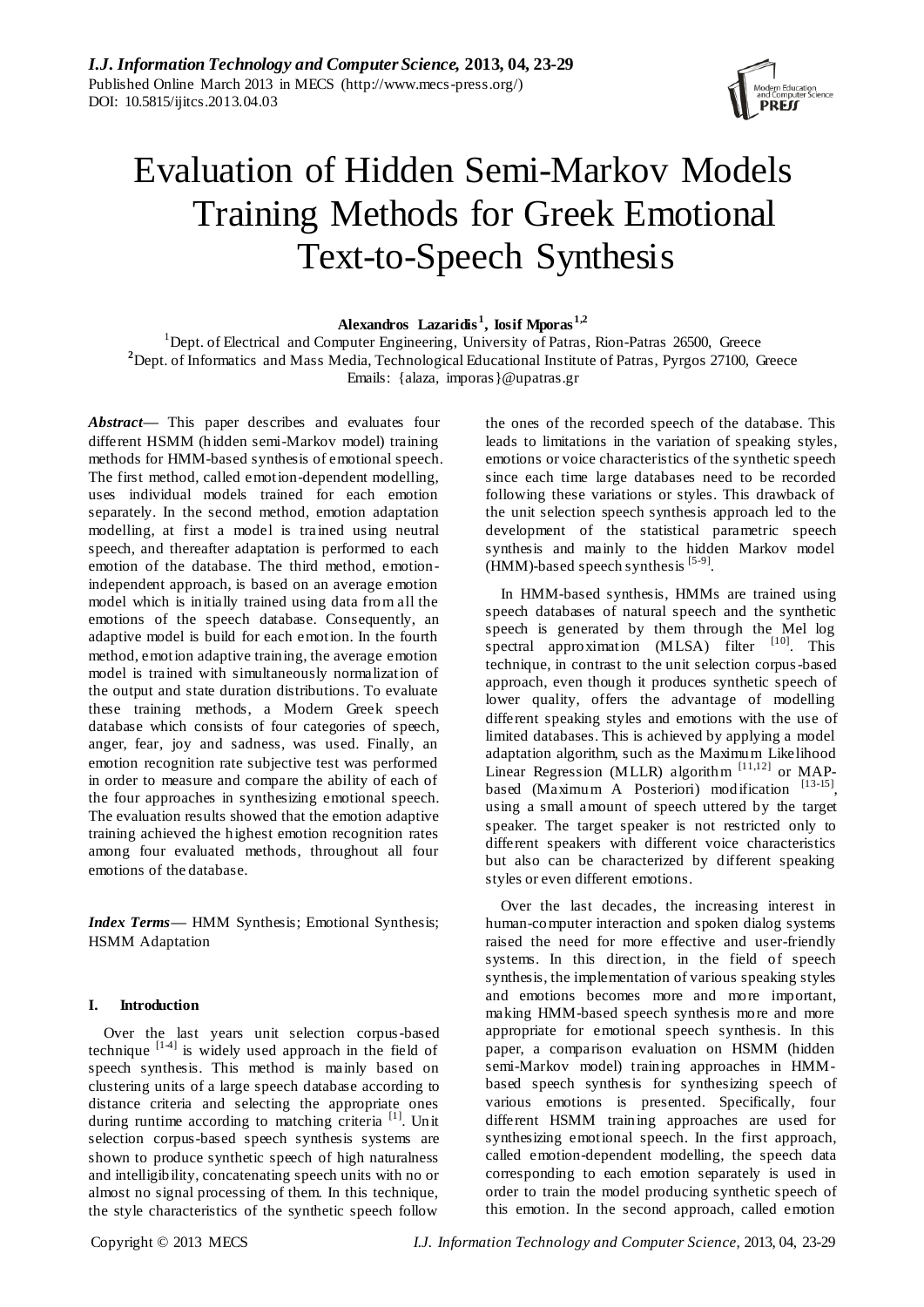adaptation modelling, initially a database of neutral speech is used for training a model. Consequently this model in adapted to the target emotion with a MLLRbased adaptation technique using the speech data corresponding to each emotion separately in order to synthesize emotional speech of the specific emotion. In the third approach, called emotion-independent modelling, an initial model, the average emotion model, is trained using the speech data of all the emotional categories of the database. In this method a MLLRbased adaptation technique is used for adapting the model created using all the speech data, to the target emotion. Finally a method called emotion adaptive training, based on speaker adaptive training approach  $(SAT)^{\tilde{[16,17]}},$  was implemented in our experiments. This technique is based on the implementation of the average emotion model and the simultaneously normalization of its output and state duration distributions.

A speech database of emotional speech of Modern Greek, consisting of four categories of emotional speech: anger, fear, joy and sadness, along with a second database of neutral speech of Modern Greek are used in the experiments. A subjective test measuring the emotion recognition rate was performed evaluating the ability of each approach to synthesize emotional speech.

The rest of the paper is organized as follows. In Section II, a description of the HSMM-based synthesis system, along with the four methods evaluated in this work, is given. In Section II, the speech databases used in our experiments along with the experimental protocol are presented. The experimental results are presented in Section IV. Finally, the conclusions of this work are reported in Section V.

# **II. Hidden Semi-Markov Model-based S peech Synthesis**

In HMM-based parametric speech synthesis, the spectrum, pitch and duration of natural speech are simultaneously modelled in a unified framework of HMMs <sup>[6]</sup>. Specifically, in the training phase, the spectrum is modelled by continuous probability distribution HMMs, the pitch is modelled by multispace probability distribution HMMs and the state durations by multi-space Gaussian distribution. Multispace distribution models are used in order to overcome the problem of non continuous pitch values in the parts of unvoiced speech  $^{[18]}$ . Context-dependent decisions trees are used for clustering independently the distributions of the spectral, pitch and duration parameters. In synthesis phase, a sentence HMM is created by concatenating phoneme HMMs based on the input text. Consequently speech parameters vector sequences are generated by the concatenated phoneme HMMs using a speech parameter generation algorithm [19]. Finally the synthetic speech is generated through the MLSA filter  $[10]$ .

Nonetheless, an inconsistency is raised in this procedure since state duration models are explicitly used during the synthesis phase without being incorporated in the training phase. This drawback of HMMs can be overcome with the use of the HSMMs  $^{[20]}$ . HSMMs are characterized by their ability to incorporate the explicit modelling of state durations not only in the synthesis phase as HMMs do, but also in the training phase of the HSMM-based speech synthesis systems improving the naturalness of synthetic speech [20]. In the following subsections four approaches for HSMM modelling of emotional speech are described.

# **2.1 Emotion-Dependent (ED) Method**

In this method, called emotion-dependent (ED) modelling, each emotion is individually modelled by an acoustic model using only the data corresponding to this emotion <sup>[21]</sup>. An additional root node is implemented in the clustering decision tree having as leaves the corresponding decision tree of the respective emotion. The training and synthesis phases follow the respective procedures described above in Section II.

# **2.2 Emotion Adaptation (EA) Method**

In emotion adaptation (EA) method, in the training phase, a neutral speech database is used to train an initial model following the respective procedure described earlier in Section II. In the adaptation phase, the data corresponding to the target emotion are used to adapt the initial neutral model to the model of the target emotion. Specifically, an MLLR adaptation  $[12]$  is applied, transforming both the output and state duration distributions of the HSMMs. In this adaptation technique two categories of regression matrices are created, one for the output distribution and one for the state duration distribution, so as to maximize the likelihood of the adaptation data  $[12]$ . In synthesis phase, the adapted to the target emotion model is used to produce synthetic speech following the respective procedure described above in Section II.

# **2.3 Emotion-Independent (EI) Method**

In the emotion-independent (EI) method, an average emotion model is trained, respectively to the average voice model <sup>[22,23]</sup>, using a multi-emotional database. Consequently this model is adapted to the target emotion using the respective data. Specifically, in the training phase, the emotion-dependent models, one for each emotion of the database, apart from the target emotion, are firstly separately trained using the multiemotional speech database. Consequently these contextdependent emotion models are clustered using a shared decision tree, creating an emotion-independent decision tree. The average emotion model is created by combining, at each leaf node of the decision tree, Gaussian probability distribution functions of the emotion-dependent models  $[22,23]$ . In order for all the nodes of the decision tree to have data from all the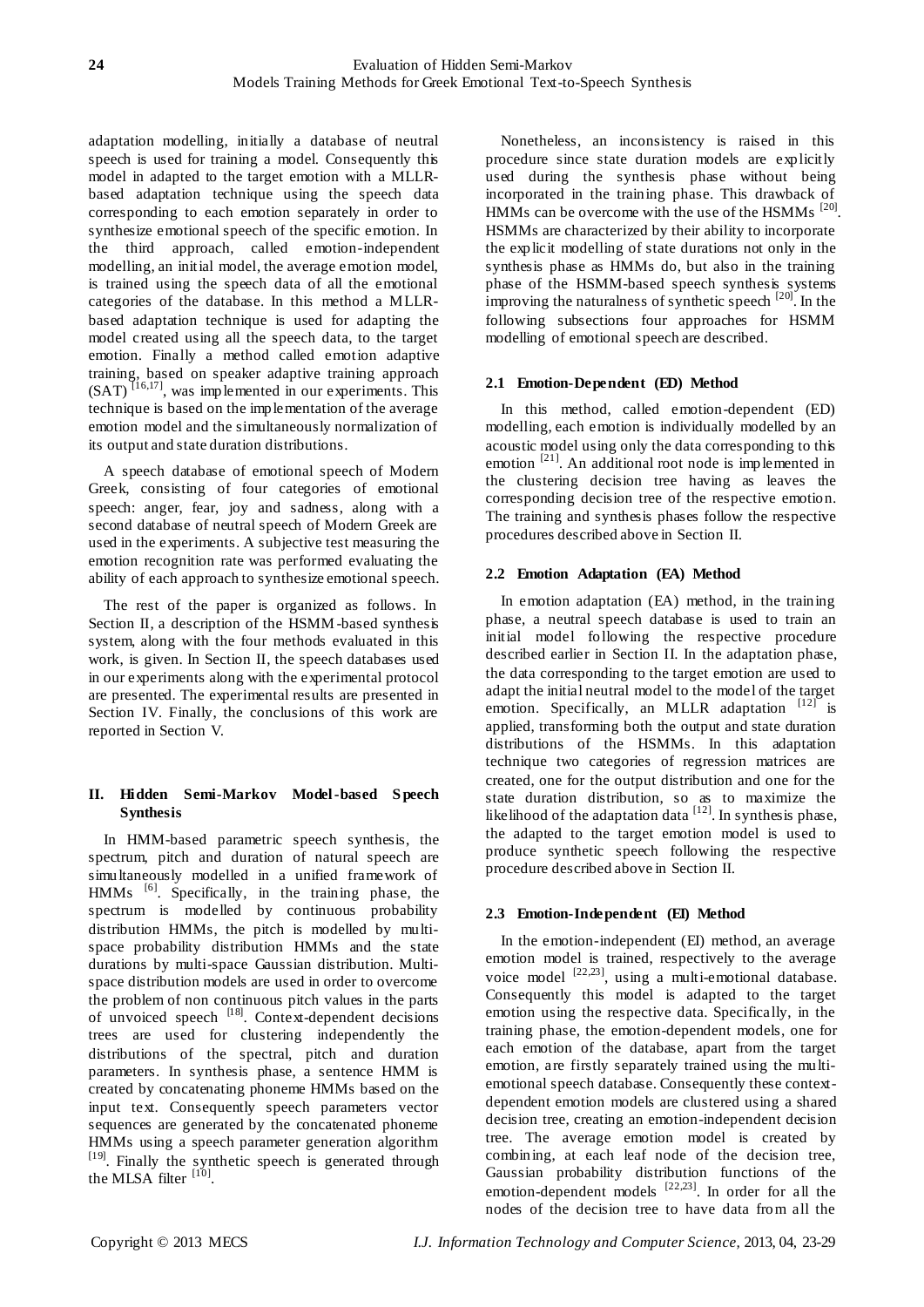emotions, during the split of a node of the decision tree, only the context related questions which can split the node for all emotion-dependent models, are used. The adaptation of the average model to the target emotion is achieved through a MLLR adaptation  $[12]$  transformation of the output and state duration distributions as described in Section 2.2. In synthesis phase the HMMs generate speech parameters vector sequences through the speech parameter generation algorithm  $[19]$  and finally the synthetic speech is generated through the  $MLSA$  filter  $^{[10]}$ .

#### **2.4 Emotion Adaptive Training (EAT) Method**

The emotion adaptive training (EAT) technique, respectively to the speaker adaptive training  $(SAT)^{[16,17]}$ , normalizes simultaneously the output and state duration distributions of the average emotion model. In EAT, the MLLR adaptation is used as an emotion normalization technique of the average emotion model to reduce the influence of emotion differences and acoustic variability of spectral and pitch parameters  $[23]$ . Basically, in the HSMM-based EAT approach the parameter set of HSMM and the set of transformation matrices, for each training emotion in respect to the average emotion model, are estimated simultaneously [23] maximizing the likelihood of the training data. After the average emotion model is trained the adaptation of the model to the target emotion is achieved using MLLR approach  $^{[12]}$  as described in Section 2.2 and the synthetic speech is generated through the MLSA filter [10], as described previously in Section II.

#### **III. Experimental Setup**

#### **3.1 Speech Databases**

Two Modern Greek speech databases were used in our experiments, one emotional speech database containing five emotional categories [24] and one database containing only neutral speech<sup>[25]</sup>.

#### *3.1.1 Emotional Speech Database*

The content of the emotional speech database was extracted from passages, newspapers or were set up by a professional linguist. This database is linguistically and prosodically rich, and contains emotional speech from the categories: anger, fear, joy, sadness, which are considered as the four archetypal emotions  $[26]$ , as well as neutral speech. The database consisted of 62 utterances, which were pronounced several times with different emotional charge. The length of the utterances was ranging from a single word, a phrase, short and long sentence or even a sequence of sentences of fluent speech. The context of all sentences was emotionally neutral, meaning that it did not convey any emotional charge through lexical, syntactic or semantic means. Moreover, all the utterances were uttered separately in the five emotional styles. The entire database consisted of 4150 words (310 utterances). All utterances were uttered by a professional, female actress, speaking Modern Greek. To ensure that the speaker would not have to change her emotional state more than five times, expressing anger, fear, joy, neutral and sadness emotion respectively, all the recordings of each specific emotional category were recorded in series, before proceeding with the other emotional categories. In addition, the actress was instructed to express a 'casual' intensity of the chosen emotional state avoiding any theatrical exaggeration. All recording sessions were held in the anechoic chamber of a professional studio.

Table 1: Structural information of the emotional speech database

| # Words per Sentence | Frequency of Occurence (%) |
|----------------------|----------------------------|
| $\leq$ 3             | 14.12                      |
| $\overline{4}$       | 03.53                      |
| 5                    | 08.24                      |
| 6                    | 09.41                      |
| 7                    | 07.06                      |
| 8                    | 04.71                      |
| 9                    | 04.71                      |
| 10                   | 03.53                      |
| 11                   | 04.71                      |
| 12                   | 12.94                      |
| 13                   | 07.06                      |
| 14                   | 04.71                      |
| 15                   | 01.18                      |
| 16                   | 01.18                      |
| 17                   | 01.18                      |
| >18                  | 11.76                      |
| Total                | 100.00                     |

Table 2: The twenty most frequently occurred words in the emotional speech database

| Word          | Pronunciation | # of Occurrence |
|---------------|---------------|-----------------|
| του           | tu            | 33              |
| και           | Ke            | 30              |
| $\tau$ o      | to            | 26              |
| $\tau \eta v$ | tin           | 22              |
| με            | me            | 18              |
| για           | Ya            | 14              |
| της           | tis           | 14              |
| από           | apo           | 12              |
| $_{01}$       | $\mathbf{i}$  | 12              |
| τα            | ta            | 12              |
| τους          | tus           | 11              |
| δεν           | Den           | 10              |
| η             | $\mathbf{i}$  | 10              |
| στο           | sto           | 10              |
| τις           | tis           | 10              |
| $\tau$ η      | $t_{1}$       | 9               |
| στην          | stin          | 8               |
| να            | na            | $\overline{7}$  |
| $\pi$ ov      | pu            | $\tau$          |
| στα           | sta           | 6               |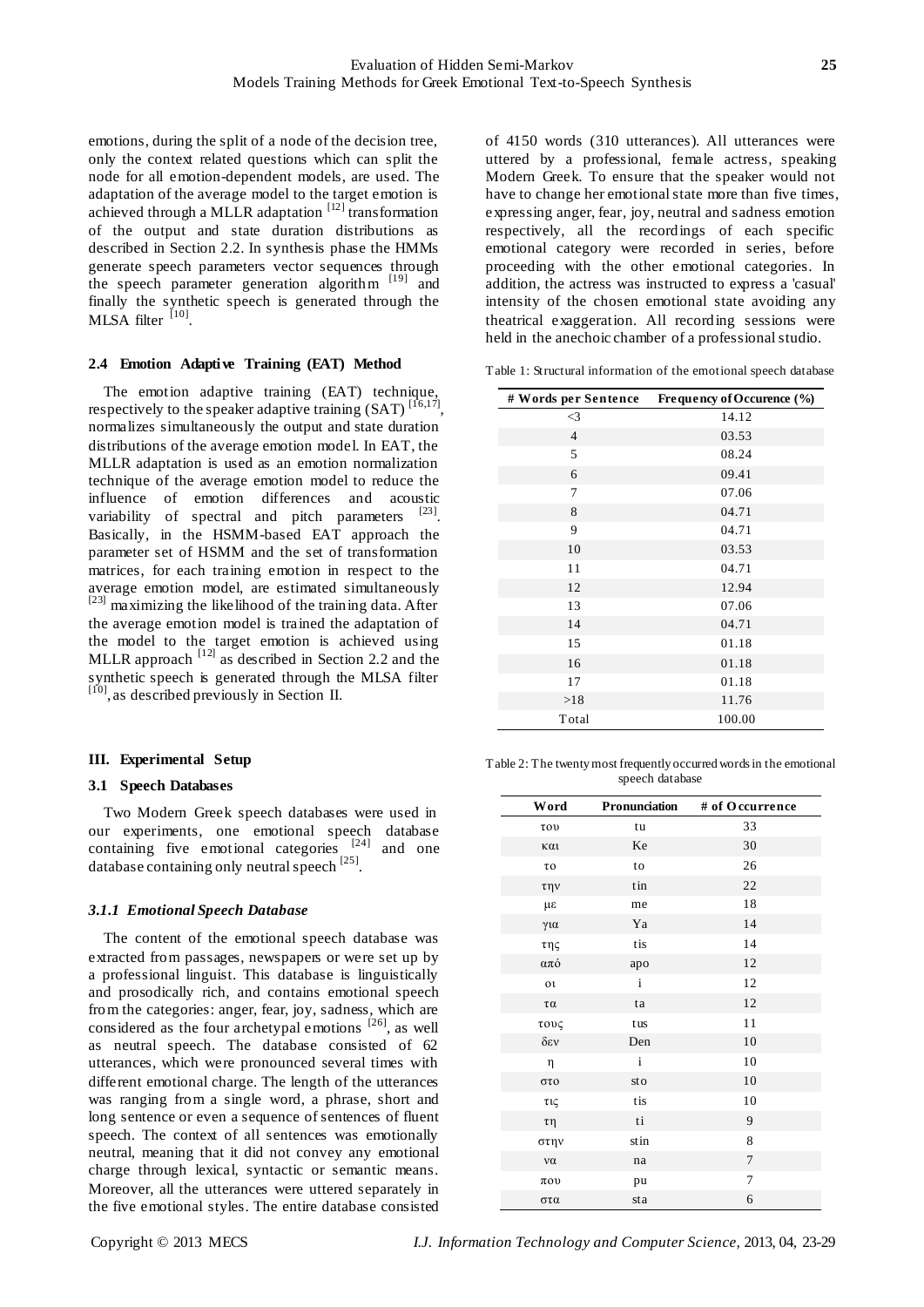Table 1 and Table 2 show structural information of the emotional speech database. In particular, in Table 1 the number of words per sentence is presented. In Table 2 the twenty most frequent words of the database are presented along with the number of their occurrences and the pronunciation of the words. We used a phone inventory of 34 phones, with total of 22045 instances (15667 voiced and 6378 unvoiced phones). Furthermore, each vowel class included both stressed and unstressed cases of the corresponding vowel.

After recording the emotional speech database, a listening test was performed to validate the emotions of the database. Specifically, six listeners, of different ages with no particular knowledge in speech synthesis, were asked to identify the emotion that characterized each recorded utterance <sup>[24]</sup>. Five sentences were selected with all the respective emotions (twenty recordings) and played randomly to each listener. In the first part of the test, a free response was given by the listener labelling each recording with whatever emotion found appropriate, and in the second part, forced response test, the listener was classifying each recording to one of the four emotional categories included in the database (anger, fear, joy and sadness)  $[24]$ . The results of the validation subjective test are shown in Table 3. In our experiments only the four emotional categories, anger, fear, joy and sadness, were used while for neutral speech a second database was used.

Table 3: Subjective validation on the emotions of the database: free and force response tests

| <b>Emotional</b><br>Categories | <b>Free Response</b><br>Test | <b>Forced Response</b><br><b>Test</b> |  |
|--------------------------------|------------------------------|---------------------------------------|--|
| Anger                          | 97.8%                        | 98.2%                                 |  |
| Fear                           | 68.0%                        | 74.0%                                 |  |
| Joy                            | 84.0%                        | 89.0%                                 |  |
| Sadness                        | 97.1%                        | 97.5%                                 |  |

#### *3.1.2 Neutral Speech Database*

The second database, Vergina speech database  $[25]$ , was developed in support of research and development of corpus-based unit selection and statistical parametric speech synthesis systems for the Modern Greek language. A text corpus of approximately 5 million words, collected from newspaper articles, periodicals and paragraphs of literature, was processed in order to select the utterances-sentences needed for making the speech database and to achieve a reasonable phonetic coverage. The broad coverage and contents of the selected utterances-sentences of the database -text corpus collected from different domains and writing styles- makes this database appropriate for various application domains. The database, recorded in audio studio, consists of approximately 3,000 phonetically balanced Modern Greek utterances corresponding to approximately four hours of speech. Annotation of the Vergina speech database was performed using task-

specific tools, which are based on a hidden Markov model (HMM) segmentation method  $[27]$ , and then manual inspection and corrections were performed. Finally it should be mentioned that in both databases, speech was sampled at 44.1 kHz, and a resolution of 16 bit.

Table 4: Structural information of Vergina speech database

| # Words per Sentence | Frequency of Occurence (%) |
|----------------------|----------------------------|
| 3                    | 00.14                      |
| $\overline{4}$       | 00.48                      |
| 5                    | 06.23                      |
| 6                    | 14.27                      |
| 7                    | 20.26                      |
| 8                    | 21.96                      |
| 9                    | 21.69                      |
| 10                   | 06.26                      |
| 11                   | 03.98                      |
| 12                   | 02.45                      |
| 13                   | 00.92                      |
| 14                   | 00.65                      |
| 15                   | 00.48                      |
| 16                   | 00.14                      |
| 17                   | 00.07                      |
| 18                   | 00.03                      |
| Total                | 100.00                     |

Table 5: The twenty most frequently occurred words in Vergina speech database along with their pronunciation.

| Word                   | Pronunciation | # of Occurrence |
|------------------------|---------------|-----------------|
| και                    | Ke            | 586             |
| $\tau o$               | to            | 566             |
| να                     | na            | 545             |
| $\eta$                 | $\mathbf{i}$  | 502             |
| $\tau o v$             | tu            | 470             |
| είναι                  | Ine           | 428             |
| $\boldsymbol{o}$       | $\mathbf{o}$  | 369             |
| $\tau\eta\nu$          | tin           | 315             |
| $\tau\eta\varsigma$    | tis           | 311             |
| $\delta \varepsilon v$ | Den           | 300             |
| $\tau \alpha$          | ta            | 279             |
| $\gamma$ ia            | Ya            | 258             |
| $_{0}$                 | $\mathbf{i}$  | 249             |
| $\theta\alpha$         | Qa            | 245             |
| $\mu\varepsilon$       | me            | 227             |
| από                    | apO           | 225             |
| σε                     | se            | 180             |
| στο                    | sto           | 179             |
| $\pi o v$              | pu            | 171             |
| των                    | ton           | 167             |

Table 4 and Table 5 show structural information of the Vergina speech database. In particular, in Figure 2 the number of words per sentence is presented. In Table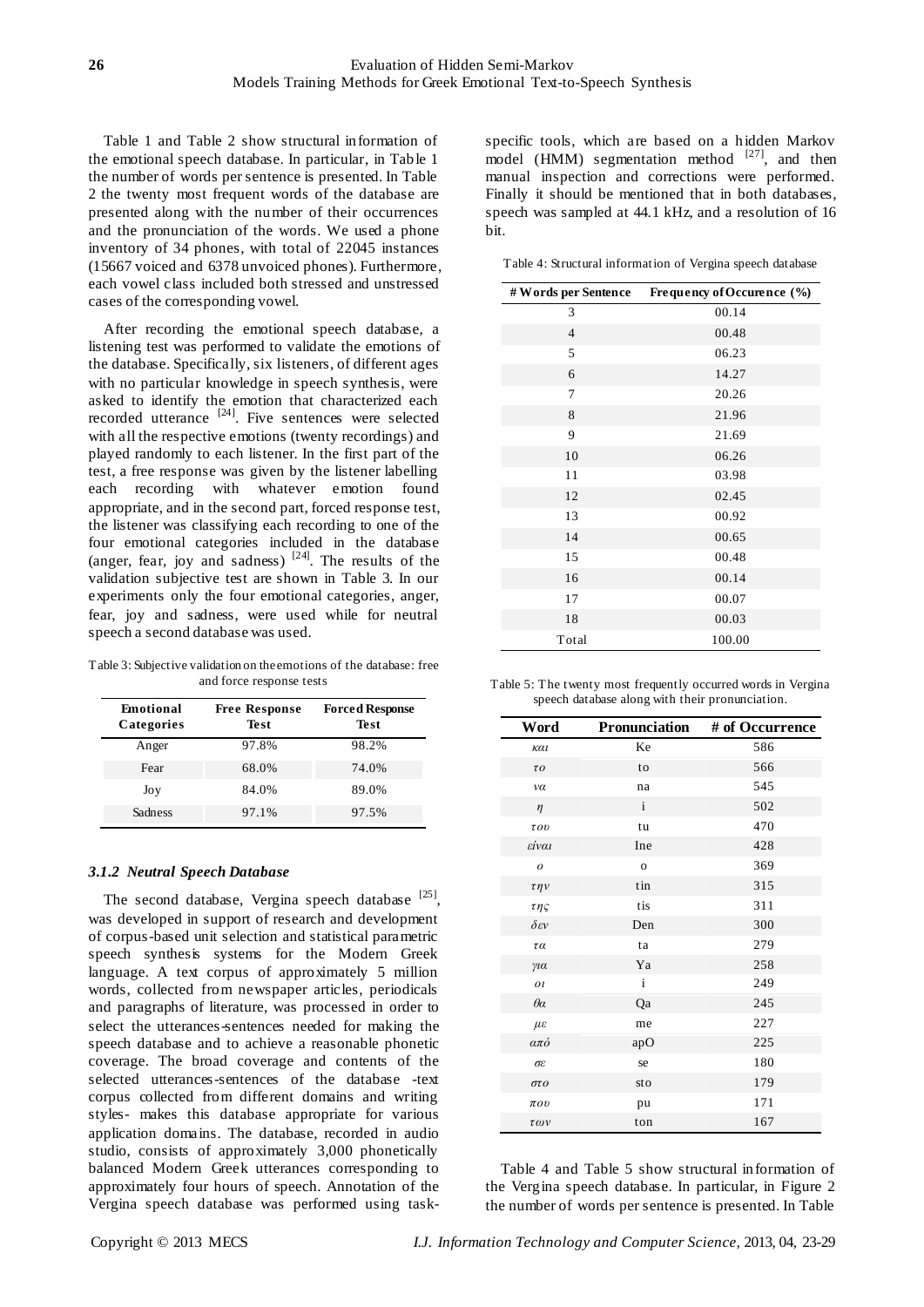5 the twenty most frequent words of the database are presented along with the number of their occurrences and the pronunciation of the words. The phone-set used in the database is a modification of the SAMPA <sup>[28]</sup> phonetic alphabet for Greek. The phone-set consisted of 39 phones plus the silent (pau) was adopted.

#### **3.2 Experimental Protocol**

The implementation of our HSMM-based speech synthesis system is based on the HTS framework  $[29]$ . In our experiments, the speech signals of both databases were down-sampled to the frequency of 16 kHz and a phone set of 34 phones was adopted for building the HSMM-based speech synthesis systems. We used 5 state left-to-right with no-skip HSMMs. The parameters were extracted using a 25 msec Hamming-windowed frame length with a 5 msec frame shift. The feature vector consisted of 25 Mel-frequency cepstral coefficients (MFCCs), including zeroth coefficient, and logarithm of fundamental frequency (logF0). Moreover, both dynamic (delta) and acceleration (delta-delta) coefficients were used both for spectrum (MFCC) and pith (logF0) representation.

In the case of ED modelling (Section 2.1) each model was trained using 55 sentences of the respective emotion and the evaluation of them was done synthesizing the rest 7 sentences. Concerning the EA modelling (Section 2.2), 1200 sentences of Vergina speech database were used for training the initial neutral

model. For the adaptation of the model, the same 55 sentences with the ones used in the ED modelling were used for each emotion and the rest ones (7 sentences) for the evaluation of the approaches. In the case of EI modelling, the 1200 sentences of neutral selected from Vergina speech database along with the same 55 sentences mentioned above for each emotion apart from the ones of the target emotion were used for training the EI model. The 55 sentences of the target emotion were used for the adaptation of the average emotion model created by the training phase of the EI modelling and the rest ones (7 sentences) of the target emotion were used for the evaluation of the model. The same sets of sentences were also used for the average emotion model created by the EAT approach.

#### **IV. Experimental Results**

In order to evaluate the effectiveness of the training approaches in producing synthetic speech of specific emotions a subjective test was performed. Ten males and two females, which were the subjects of the emotion classification test, were asked to classify the synthesized utterances to the emotional categories they believed each one of them belonged to. Each subject was presented with seven synthesized sentences for each one of the four training approaches (ED, EA, EI, EAT) and for each one of the four emotions (anger, fear, joy, sadness) (112 sentences in total).

| Table 6: Emotion classification subjective evaluation of training HSMM approaches. |  |  |
|------------------------------------------------------------------------------------|--|--|
|------------------------------------------------------------------------------------|--|--|

| <b>Emotional Categories</b> | ED(%) | EA $(%$ | E1(%) | EAT $(\% )$ |
|-----------------------------|-------|---------|-------|-------------|
| Anger                       | 97.3  | 97.6    | 97.9  | 98.5        |
| Fear                        | 66.7  | 67.3    | 69.3  | 72.0        |
| Joy                         | 81.8  | 83.3    | 84.8  | 86.3        |
| Sadness                     | 96.1  | 96.7    | 97.3  | 97.0        |

In Table 6 the results of the subjective test are shown. The experimental results show that the EAT models achieved the best emotion recognition rates followed by the EI and the EA models. The EAT models achieved 98.5%, 72%, 86.9% and 97% respectively for anger, fear, joy and sadness. Moreover the ED models presented the lowest performance in the emotion classification subjective evaluation test, achieving 97.3%, 66.7%, 81.8% and 96.1% respectively for anger, fear, joy and sadness. The reasoning behind these results lays on the basic principles of each method and the available training data. On the one hand, the ED models which are trained using the data of each emotional category, achieved the worst scores throughout all the emotional categories due to the inadequate amount of available training data. On the other hand, in the EA method, the available data of emotional speech are used only for adapting the neutral model to the target emotion. Consequently, the emotional speech data is adequate for the adaptation

procedure, creating better models and managing to outperform the ED mode ls. Moreover, in the EI method the average emotion model is build based on the clustering of the context-dependent emotion models (built in the training phase) to a shared decision tree, training more robust models, outperforming the EA models. Furthermore, in the EAT method, the MLLR adaptation which is used as an emotion normalization technique, managed to reduce the influence of emotion differences in respect to the EA method, building more robust models and achieving the best performance throughout all the emotional categories. Finally, it should be noted that anger and sadness emotional categories, as being more distinguishable (Table 3), managed to keep higher recognition rates in the subjective evaluation test throughout all the training approaches in contrast to joy and fear emotional categories in which cases the recognition rates dropped.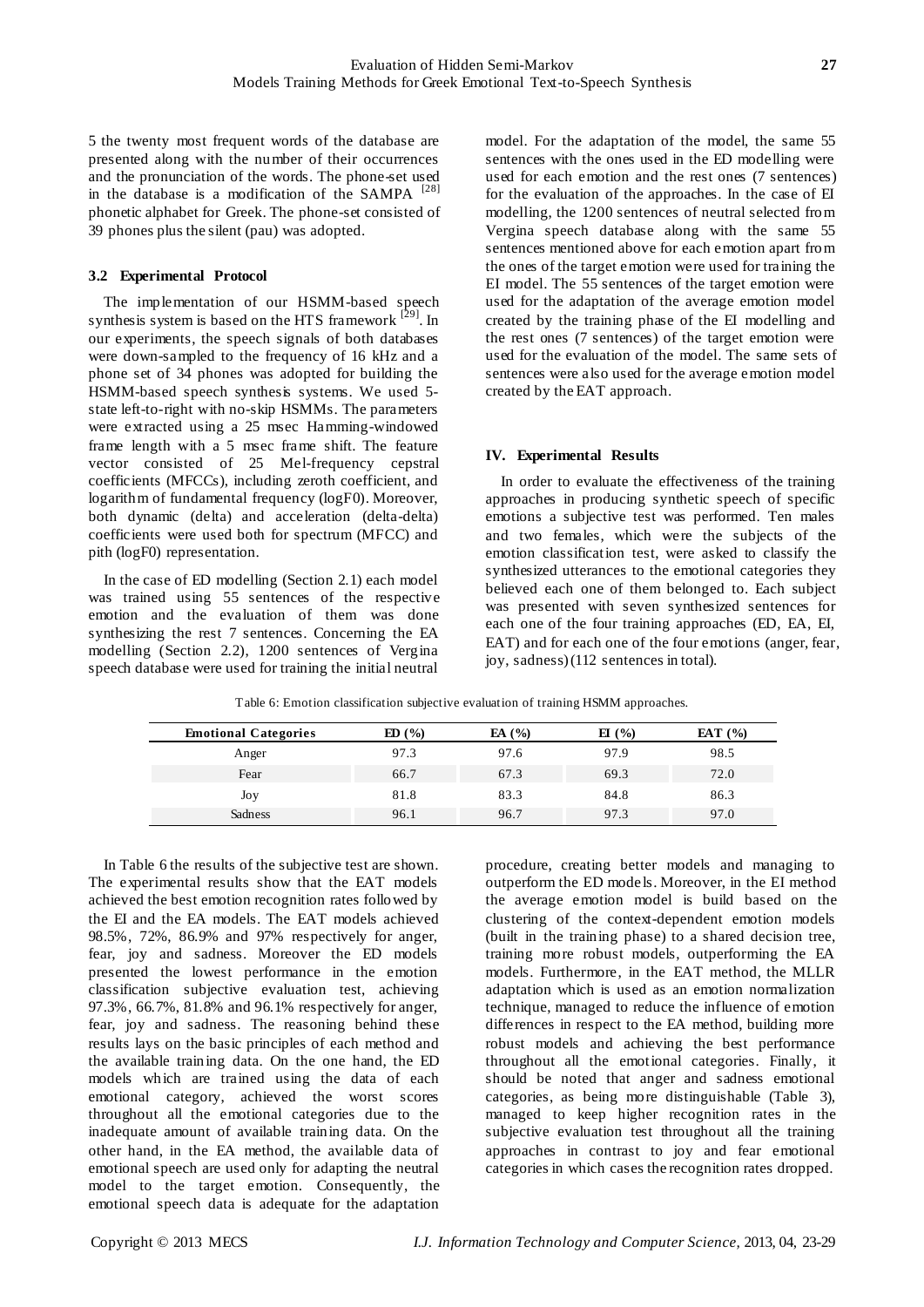# **V. Conclusion**

A comparison evaluation on HSMM training approaches in HMM-based speech synthesis for synthesizing emotional speech was presented in this paper. Since HMM do not support the explicit modelling of state durations in their training phase, the HSMM were used instead, in our experiments. A Modern Greek speech database of emotional speech, consisting of four categories of emotional speech: anger, fear, joy, and sadness, was used. Four training approaches of HSMM-based synthesis of emotional speech were presented and evaluated in this work.

A subjective classification test was performed evaluating the effectiveness of the training approaches to produce synthetic speech of specific emotions. The experimental results showed that the emotion adaptive training approach achieved the best emotion recognition rates followed by the emotion-independent and the emotion adaptation modelling approaches. Finally, the emotion-dependent modelling approach achieved the lowest performance.

# **References**

- [1] Hunt A, Black A. Unit selection in a concatenative speech synthesis system using a large speech database [C]. In: Proceedings of ICASSP, 1996, 373-376.
- [2] Black A W, Cambpbell A W. Optimising selection of units from speech database for concatenative synthesis [C]. In Proceedings of EUROSPEECH, 1995, 581-584.
- [3] Clark R A, Richmond K, King S. Multisyn: Opendomain unit selection for the Festival speech synthesis system [J]. Speech Communication, 2007, 49(4):317-330.
- [4] Donovan R, Woodland P. A hidden Markovmodelbased trainable speech synthesizer [J]. Computer Speech and Language, 1999, 13(3): 223- 241.
- [5] Masuko T, Tokuda K, Kobayashi T, Imai S. Speech synthesis using HMMs with dynamic features [C]. In Proceedings of ICASSP, 1996, 389-392.
- [6] Yoshimura T, Tokuda K, Masuko T, Kobayashi T, Kitamura T. Simultaneous modeling of spectrum, pitch and duration in HMM-based speech synthesis [C]. In Proceedings of EUROSPEECH, 1999, 2347-2350.
- [7] Yamagishi J, Nose T, Zen H, Ling Z H, Toda T, Tokuda K, King S, Renals S. A robust speakeradaptive HMM-based text-to-speech synthesis [J]. IEEE Trans. Speech, Audio & Language Processing, 2009, 17(6):1208-1230.
- [8] Zen H, Toda T, Nakamura M, Tokuda K. Details of Nitech HMM-based speech synthesis system for the Blizzard Challenge 2005 [J]. IEICE Trans. Inf. & Syst, 2007, E90-D(1):325-333.
- [9] Zen H, Tokuda K, Black A W. Statistical parametric speech synthesis [J]. Speech Communication, 2009, 51(11):1039-1064.
- [10] Fukada T, Tokuda K, Kobayashi T, Imai S. An adaptive algorithm for mel-cepstral analysis of speech [C]. In Proceedings of ICASSP, 1992, 137- 140.
- [11] Tamura M, Masuko T, Tokuda K, Kobayashi T. Adaptation of pitch and spectrum for HMM-based speech synthesis using MLLR [C]. In Proceedings of ICASSP, 2001, 805-808.
- [12] Yamagishi J, Masuko T, Kobayashi T. MLLR adaptation for hidden semi-Markov model based speech synthesis [C]. In Proceedings of ICSLP, 2004, 1213-1216.
- [13] Gauvain J, Lee C H. Maximum a posteriori estimation for multivariate Gaussian mixture observations of Markov chains [J]. IEEE Trans. Speech Audio Processing, 1994, 2(2):291-298.
- [14] Ogata K, Tachibana M, Yamagishi J, Kobayashi T. Acoustic model training based on linear transformation and MAP modification for HSMMbased speech synthesis [C]. In Proceedings of ICSLP, 2006, 1328-1331.
- [15] Nakano Y, Tachibana M, Yamagishi J, Kobayashi T. Constrained structural maximum a posteriori linear regression for average-voice-based speech synthesis [C]. In Proceedings of ICSLP, 2006, 2286-2289.
- [16] Anastasakos T, McDonough J, Schwartz R, Makhoul J. A compact model for speaker-adaptive training [C]. In Proceedings of ICSLP, 1996, 1137- 1140.
- [17] Yamagishi J, Kobayashi T. Adaptive training for hidden semi-Markov model [C]. In Proceedings of ICASSP, 2005, 365-368.
- [18] Tokuda K, Masuko T, Miyazaki N, Kobayashi T. Hidden markov models based on multi-space probability distribution for pitch pattern modeling [C]. In Proceedings of ICASSP, 1999, 229-232.
- [19] Tokuda K, Yoshimura T, Masuko T, Kobayashi T, Kitamura T. Speech parameter generation algorithm for HMM-based speech synthesis [C]. In Proceedings of ICASSP, 2000, 1315-1318.
- [20] Zen H, Tokuda K, Masuko T, Kobayashi T, Kitamura T. Hidden semi-Markov model based speech synthesis [C]. In Proceedings of ICSLP, 2004, 1180-1185.
- [21] Yamagishi J, Onishi K, Masuko T, Kobayashi T. Modeling of various speaking styles and emotions